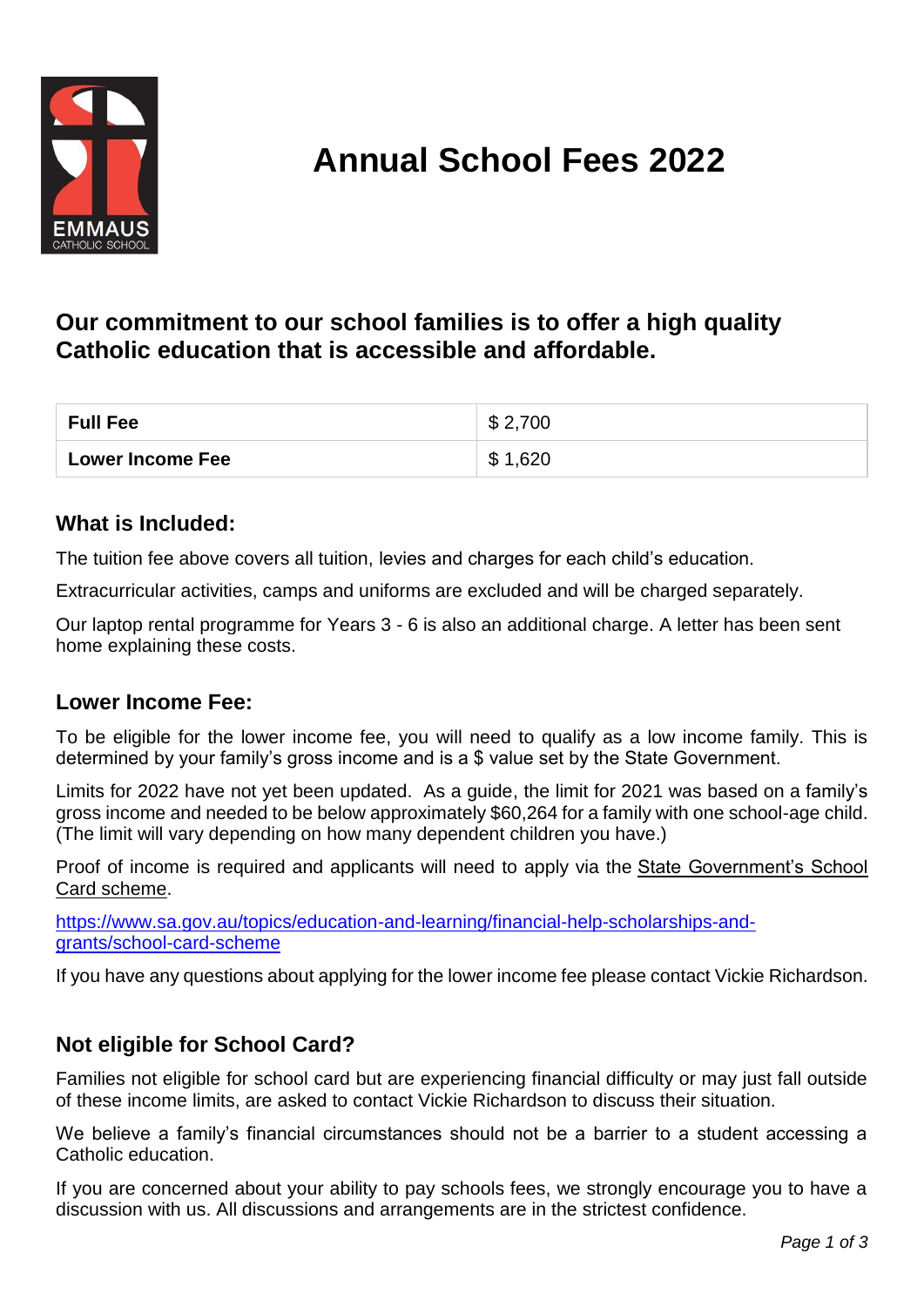# **Sibling Discounts**

Discounts are available for families with more than one student attending our school.

|  | <b>Full Fee 2022</b> |
|--|----------------------|
|  |                      |

| No. of<br>Children | Fee    | Total  |
|--------------------|--------|--------|
| 1st Child          | \$2700 | \$2700 |
| 2nd Child          | \$2295 | \$4995 |
| 3rd Child          | \$2065 | \$7060 |
| 4th Child          | \$700  | \$7760 |

#### **Lower Income Fee 2022**

| No. of<br><b>Children</b> | Fee    | Total  |
|---------------------------|--------|--------|
| 1st Child                 | \$1620 | \$1620 |
| 2nd Child                 | \$1380 | \$3000 |
| 3rd Child                 | \$1240 | \$4240 |
| 4th Child                 | \$700  | \$4940 |

# **Payment Options**

## **Payment Methods**

Payments can be made in full or by an approved payment plan. We encourage all families to set up weekly, fortnightly or monthly direct debit payments

Payment options include:

- **Direct Debit** deductions from your bank account (forms available from the office).
- **Credit Card** Visa or Mastercard (forms available from the office).
- **Centrepay** a deduction from Centrelink payments (forms available from the office).
- Cash or Cheque

#### **Payment options**

There are two options which you can choose to pay your school fees. You can make your payments by direct debit either weekly, fortnightly, monthly if full payment cannot be made at the beginning of the year. All families **will be required** to set up a direct debit to pay all fees in full before end of the calendar year.

If the entire annual fees are paid in full by  $28<sup>th</sup>$  February 2022 there will be a 5% discount available on the total school fees. This is in recognition of the assistance advance payment gives to the school's cash flow. This discount is unavailable for fees which are already receiving discounts other than Sibling Discount.